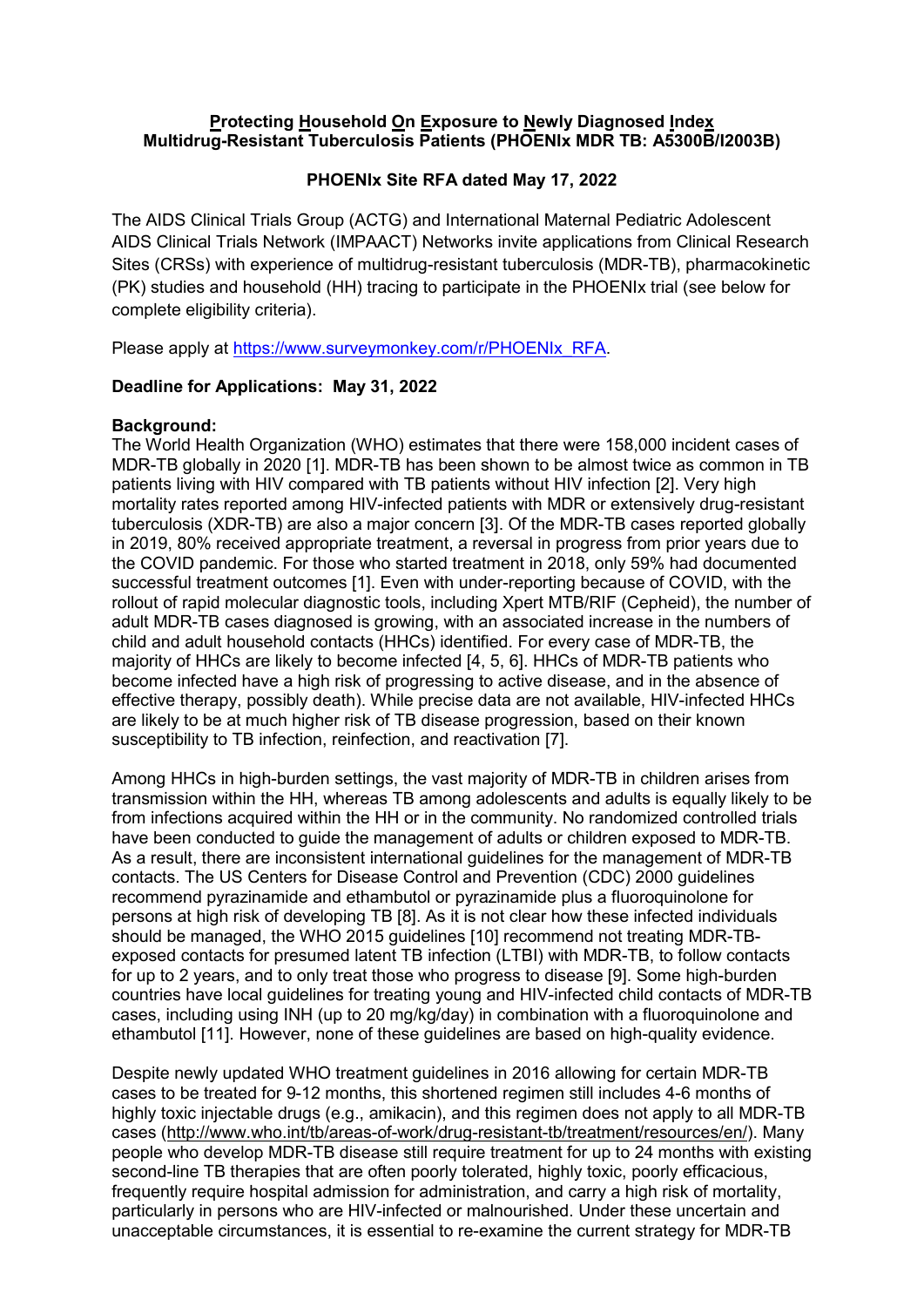prevention in high-risk contacts [12]. There have never been randomized controlled trials in this population for MDR-TB prevention. A WHO expert committee recently identified treatment of MDR-TB contacts as an important policy gap that urgently requires randomized controlled trials to inform policy [10].

The PHOENIx trial is enrolling adult and child HH members who are HHCs of adult MDR-TB index cases and HHs are randomized to either delamanid (DLM) or isoniazid (INH) for 24 weeks. The study design involves a unique approach for the National Institute of Allergy and Infectious Diseases (NIAID) funded HIV/AIDS therapeutic network trials in that enrolment and follow-up may be conducted at participants' homes, mobile clinics, the CRS, or other settings.

# **Criteria for Participating in the PHOENIx Trial:**

# **Required Criteria**

- Prior National Institute of Health (NIH)/US Food and Drug Administration (FDA) interventional trial with study drug experience
- A functional grants and financial management system that will enable the ACTG Leadership and Operations Center to contract with the sites for their services
- Access to an institutional review board or ethics committee with a federal-wide assurance number (FWA)
- Have an existing community advisory board (CAB) or ability to develop one
- Study pharmacy in place
- No significant geographic overlap with other sites participating in the PHOENIx trial
- Local epidemiology supports potential to enroll 50 index MDR-TB cases/yr with ability to enroll at least 100 HHCs per year
- Ability to describe the epidemiology of MDR-TB in proposed trial sites, including sites of care, case load by age group (0-5, 6-17, >17 years), MDR-TB diagnostic algorithms, drug-susceptibility testing patterns, and treatment approaches for prevention and treatment
- Access to an established laboratory approved to support the PHOENIX study and/or an accredited laboratory with capacity to support safety testing and diagnosis of pulmonary and extrapulmonary TB in adults and children
- Access to molecular TB methods including Xpert Ultra and line probe assays (LPA) as per the study protocol
- Access to automated MGIT culture, first and second line drug susceptibility testing (DST)
- Willingness to participate in periodic DAIDS Good Clinical Laboratory Practice (GCLP) audits
- Laboratory participation in an External Quality Assurance (EQA) program for protocol required tests and willingness to participate in existing DAIDS EQA programs as needed (The ACTG Lab Center will work with selected sites to choose an appropriate lab if necessary)
- Ability to receive and ship samples to and from international partners
- Local specimen storage capacity and TB isolate biobanking capabilities (access to Laboratory Data Management System (LDMS) barcoded labelling will be provided if site is selected)
- Trained clinical research staff and outreach team
- Delamanid must have in-country regulatory approval
- 6 months or less turnaround time for regulatory approvals
- Prior TB treatment or clinical trial experience
- Availability of a pediatrician with experience in the management of TB and/or MDR-TB in children, including children <5 years of age

### **Preferred Criteria**

• Have a TB infection control plan that at least meets local standards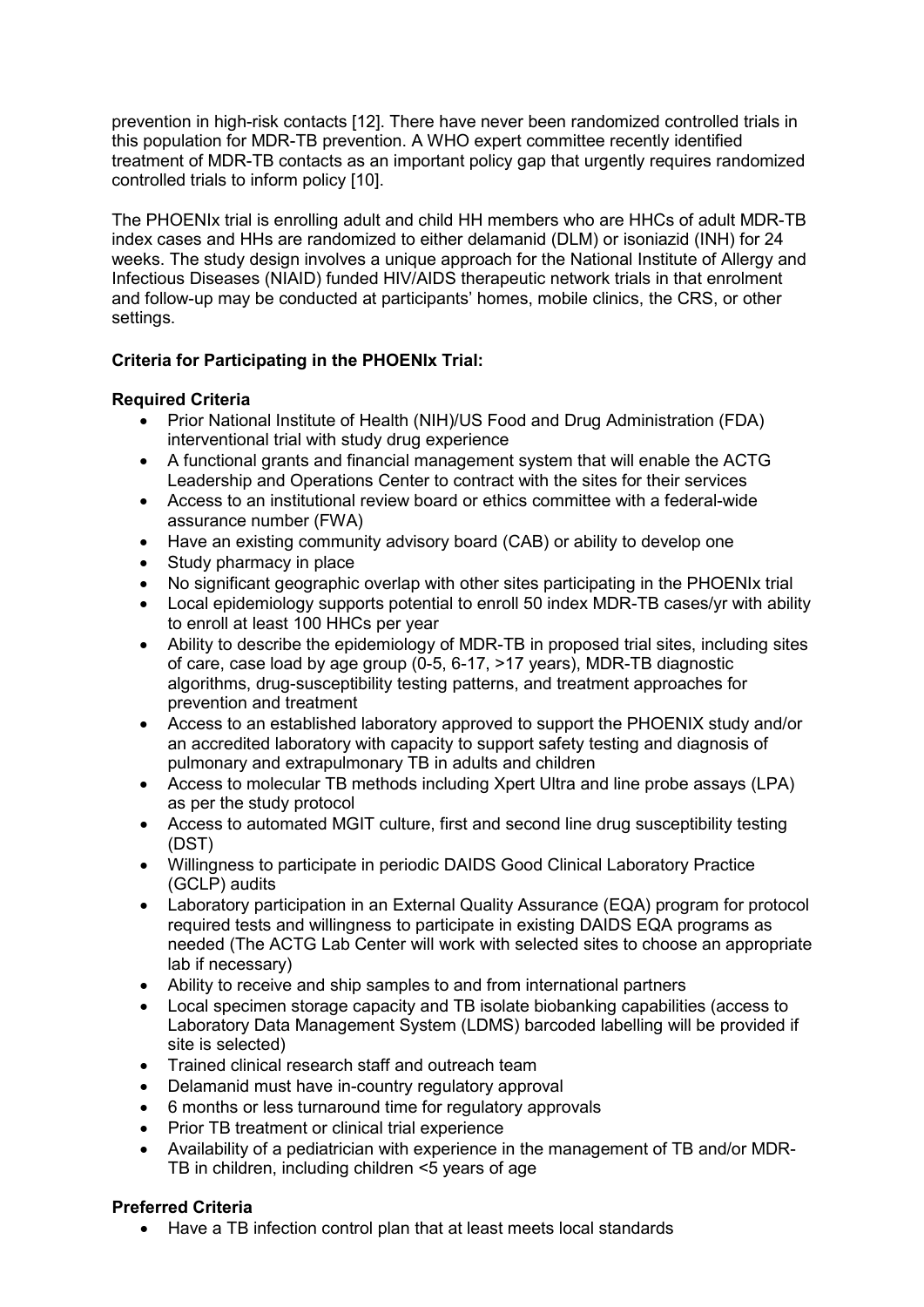- Availability of a pediatrician or clinician with experience in the management of TB and/or MDR-TB in children, including children <5 years of age
- Prior MDR-TB treatment or clinical trial experience
- Existing strong linkages with MDR diagnosis and care centers
- HHC/community based interventional trial experience, with ability to perform pre-
- screening, screening, and follow up investigations in the HH or elsewhere as required • Have transportation to do HH visits (for transporting site staff to HHs, and participants to the sites)
- Prior experience enrolling children into trials
- Experience with digital chest radiograph/X-ray (CXR) and access to reader

## **Application Process:**

Evidence of ALL these criteria should be included in the application and/or supportive documentation provided with the application to address these items. After review by an independent committee, final scores and subsequent selection decisions will reflect evidence of addressing all these criteria. CRSs that meet the selection criteria, but are not currently funded for ACTG/IMPAACT Network will be considered protocol specific PHOENIx trial sites. Preference will be given to sites demonstrating capacity to enroll large numbers of participants, including HHCs<5 years of age and people living with HIV. Preference will also be given to otherwise capable "qualified reserve" sites not funded for the ACTG/IMPAACT networks.

Interested sites should complete the application form at [https://www.surveymonkey.com/r/PHOENIx\\_RFA.](https://www.surveymonkey.com/r/PHOENIx_RFA)

After site selection, all sites will be required to provide an acceptable protocol-specific Site Implementation Plan (SIP), detailing how the protocol will be implemented, and sites must successfully meet all protocol activation requirements prior to protocol activation. If after selection it is determined that a particular site cannot meet the activation or other requirements, the site may be replaced.

### **References:**

- 1. World Health Organization. WHO global tuberculosis report 2021. Available from: http://www.who.int/tb/publications/global\_report/en/.
- 2. World Health Organization. The WHO/IUATLD global project on anti-tuberculosis drug resistance surveillance 2002-2007, fourth global report. Available from: http://www.who.int/tb/publications/2008/drs\_report4\_26feb08.pdf.
- 3. Gandhi NR, Moll A, Sturm AW, et al. Extensively drug-resistant tuberculosis as a cause of death in patients co-infected with tuberculosis and HIV in a rural area of South Africa. Lancet 2006;368:1575-80.
- 4. Morrison J, Pai M, Hopewell PC. Tuberculosis and latent tuberculosis infection in close contacts of people with pulmonary tuberculosis in low-income and middleincome countries: a systematic review and meta-analysis. Lancet Infect Dis 2008;8:359-68.
- 5. Fox GJ, Barry SE, Britton WJ, Marks GB. Contact investigation for tuberculosis: a systematic review and meta-analysis. Eur Respir J 2013;41:140-56.
- 6. Shah NS, Yuen CM, Heo M, Tolman AW, Becerra MC. Yield of contact investigations in households of patients with drug-resistant tuberculosis: systematic review and meta-analysis. Clin Infect Dis 2014;58:381-91.
- 7. Bruchfeld J, [Correia-Neves M,](http://www.ncbi.nlm.nih.gov/pubmed/?term=Correia-Neves%20M%5BAuthor%5D&cauthor=true&cauthor_uid=25722472) [Källenius G.](http://www.ncbi.nlm.nih.gov/pubmed/?term=K%C3%A4llenius%20G%5BAuthor%5D&cauthor=true&cauthor_uid=25722472) Tuberculosis and HIV coinfection. [Cold](http://www.ncbi.nlm.nih.gov/pubmed/25722472)  [Spring Harb Perspect Med](http://www.ncbi.nlm.nih.gov/pubmed/25722472) 2015;5:a017871.
- 8. Centers for Disease Control and Prevention. Targeted tuberculin testing and treatment of latent tuberculosis infection. American Thoracic Society. [MMWR](http://www.ncbi.nlm.nih.gov/pubmed/10881762)  [Recomm Rep](http://www.ncbi.nlm.nih.gov/pubmed/10881762) 2000;49(RR-6):1-51.